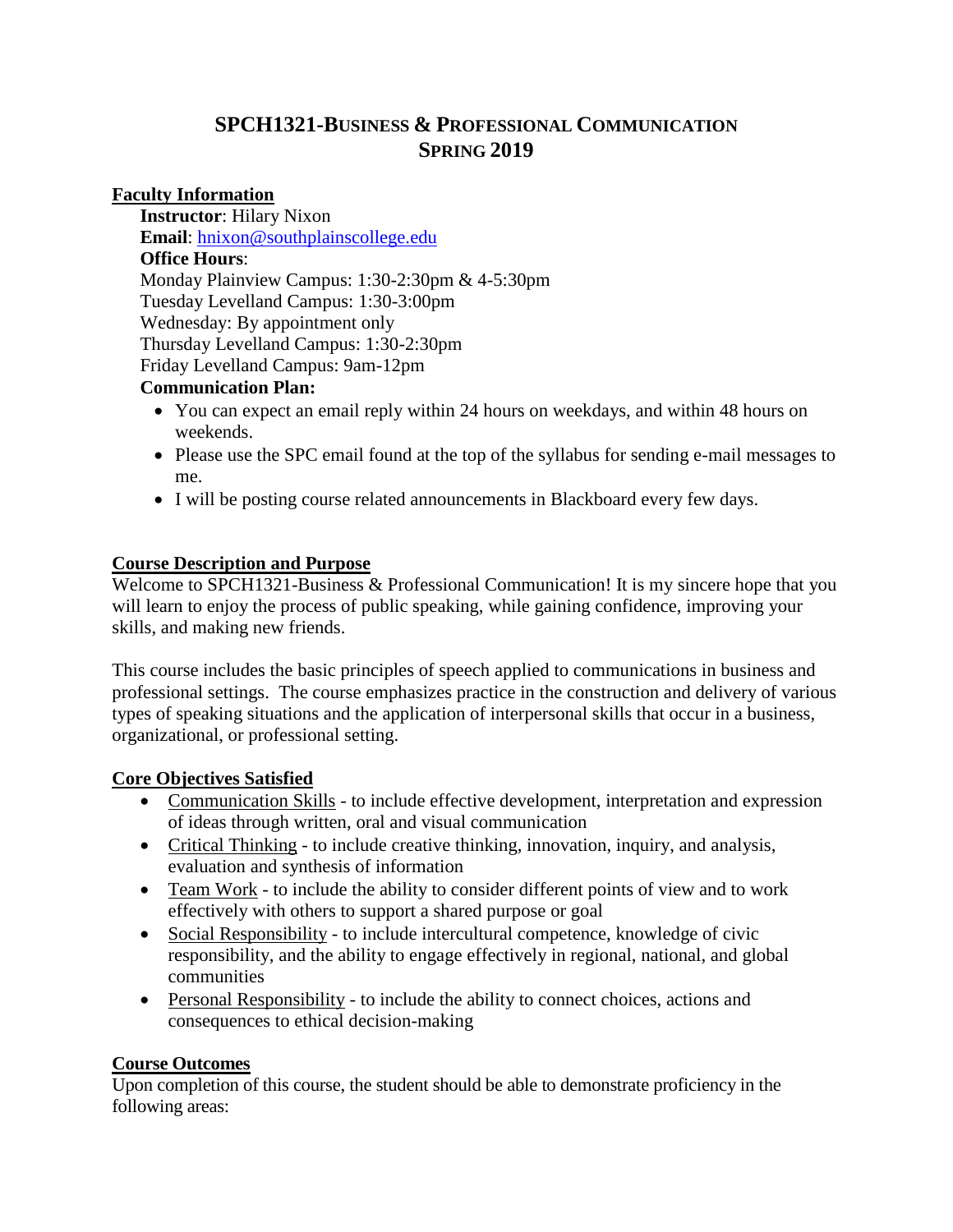- 1. **Communication Process:** Understand and apply the communication process.
- 2. **Communication Systems and Cultures**: Develop an awareness and understanding of communication systems and cultures.
- 3. **Verbal Communication:** Identify, prepare, and deliver clear messages and presentations.
- 4. **Nonverbal Communication:** Understand, define, utilize, and interpret different categories of nonverbal communication.
- 5. **Listening:** Understand the causes of poor listening, and realize the organizational and personal benefits of active listening.
- 6. **Interviewing:** Identify different types of interviews, evaluate effective interview skills, prepare job interview documents, and conduct an effective information gathering interview.
- 7. **Small Groups:** Identify the characteristics of small groups, identify the steps used for problem solving, and understand leadership tasks as well as functional and dysfunctional team behaviors.
- 8. **Public Speaking:** Successfully prepare and deliver multiple credible, confident presentations. Evaluate the speaking skill and content of other speakers.

## **Course Requirements**

- 1. To read the information assigned; you will be tested on this material, in addition to class lecture/discussion materials on scheduled exams.
- 2. To take thorough notes and study all lecture material, informational handouts, and assigned readings.
- 3. To actively participate in class discussions and group activities.
- 4. To show maturity and professionalism in preparation of assignments and in classroom behavior.
- 5. To show courteousness to fellow classmates/speakers.
- 6. To initiate consultations with the instructor whenever assistance is needed regarding class assignments.
- 7. To appropriately cite information obtained from other sources, both in written and verbal formats. Please refer to the academic honesty section below for further details.
- 8. To initiate withdrawal from the course if absences become excessive.

## **Required Course Textbook**

Fox, J. & Finley, K. (2018). From Entry Level to Executive: All Communication Counts. Fountainhead Press. ISBN: 978-1-68036-776-8

## **Technical Requirements**

- Desktop or laptop computer
- High speed internet access
- SPC E-mail
- Microsoft Office

## **Technical Skill Requirements**

Be comfortable with the following

Microsoft Word or word processor that can save Word compatible files (.doc)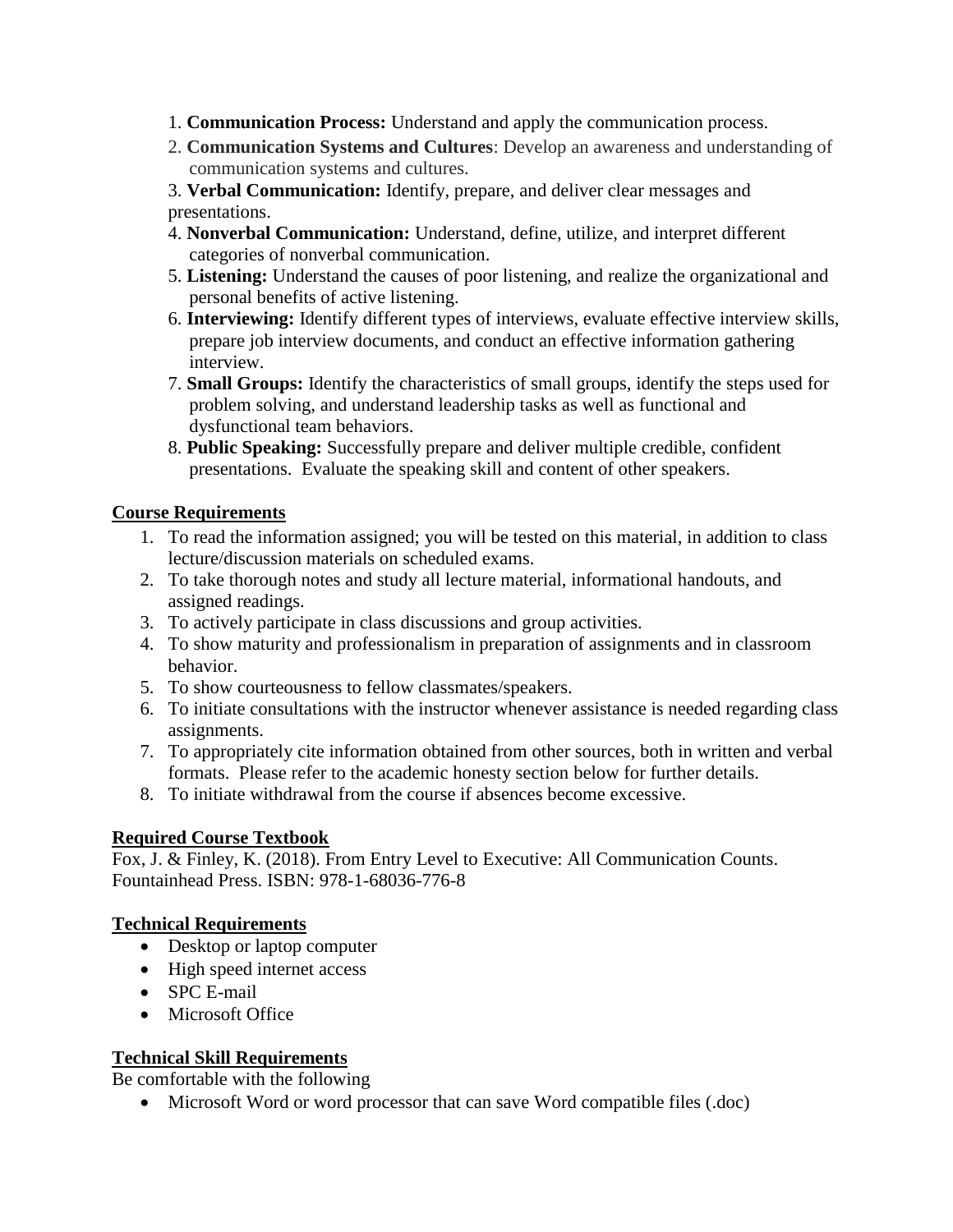- Using email for communication, attaching documents
- Internet search engines and browsers
- Recording and uploading video files. Not having a way to record speeches or vlogs will not be tolerated as an excuse for failure to submit assignments.
- The ability to download video files, or to stream files.

#### **Academic Honesty**

It is my expectation and the institution's that appropriate citation and documentation be given for materials and information obtained from other sources. Cases of plagiarism will be treated as will any case of academic dishonesty, with at least a failing grade for the assignment/examination. In addition, the student may be dropped from the course with a failing grade. See the *SPC Student Handbook* for more information.

#### **ADA Statement**

Students with disabilities, including but not limited to physical, psychiatric, or learning disabilities, who wish to request accommodations in this class should notify the Disability Services Office early in the semester so that the appropriate arrangements may be made. In accordance with federal law, a student requesting accommodations must provide acceptable documentation of his/her disability to the Disability Services Office. For more information, call or visit the Disability Services Office at Levelland Student Health & Wellness Center 806-716- 2577, Reese Center (also covers ATC) Building 8: 806-716-4675, Plainview Center Main Office: 806-716-4302 or 806-296-9611, or the Health and Wellness main number at 806-716- 2529.

#### **Diversity Statement**

In this class, the teacher will establish and support an environment that values and nurtures individual and group differences and encourages engagement and interaction. Understanding and respecting multiple experiences and perspectives will serve to challenge and stimulate all of us to learn about others, about the larger world and about ourselves. By promoting diversity and intellectual exchange, we will not only mirror society as it is, but also model society as it should and can be. If anyone is openly rude in class, s/he will be asked to leave class. If s/he is repeatedly rude, s/he will be dropped from the class.

#### **Campus Concealed Carry**

Texas Senate Bill - 11 (Government Code 411.2031, et al.) authorizes the carrying of a concealed handgun in South Plains College buildings only by persons who have been issued and are in possession of a Texas License to Carry a Handgun. Qualified law enforcement officers or those who are otherwise authorized to carry a concealed handgun in the State of Texas are also permitted to do so. Pursuant to Penal Code (PC) 46.035 and South Plains College policy, license holders may not carry a concealed handgun in restricted locations.

#### **Grading**

You can access your grades on the Blackboard Course Menu (My Grades). Grades will be posted after the due date and after all assignments have been graded. Speech Grading Rubrics will be made available to you when speeches are assigned so that you can prepare for my assessment methods.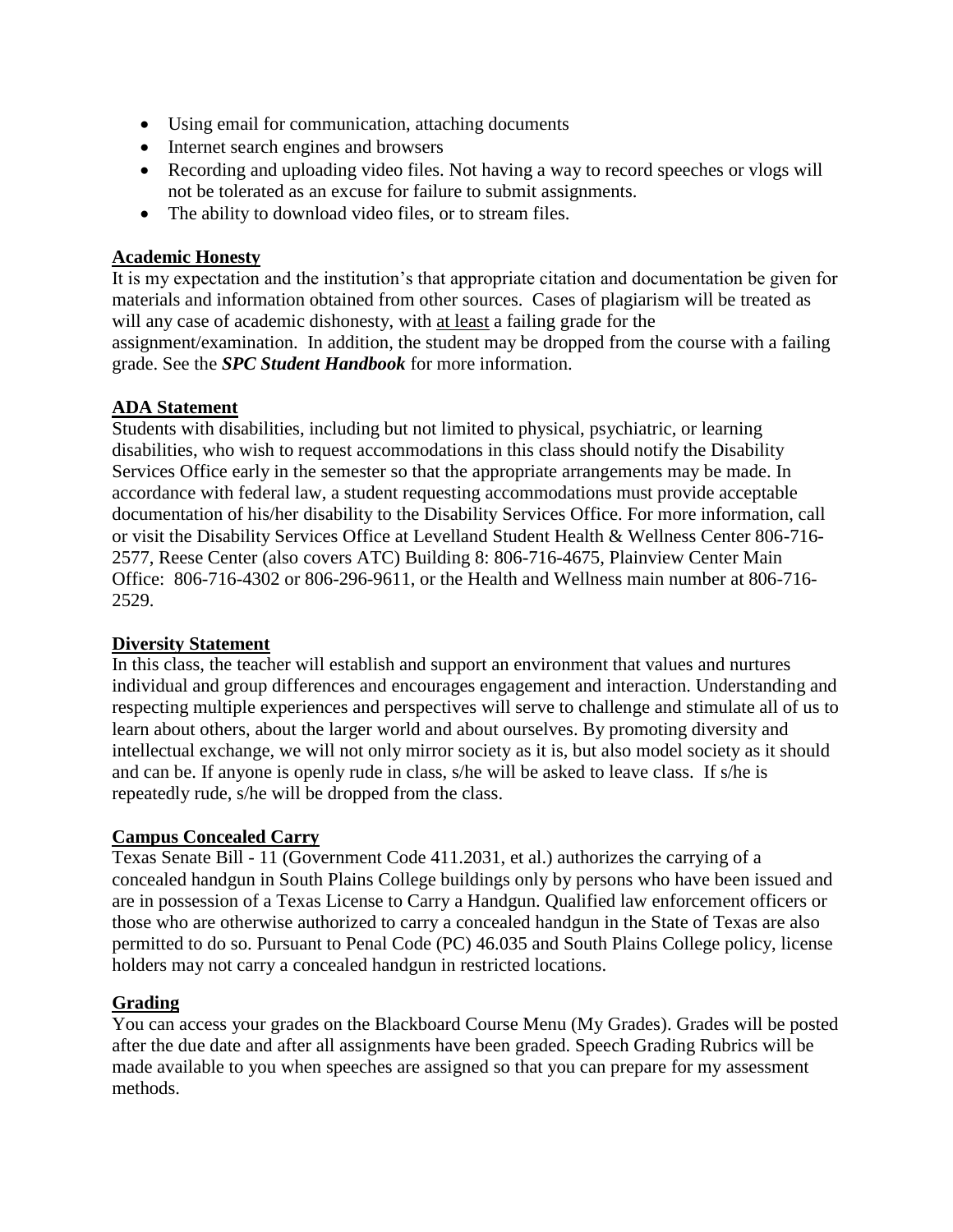Your final grade will be determined as follows:

- To earn an A, you need 895 points
- To earn a B, you need 795 points
- To earn a C, you need 695 points
- To earn a D, you need 595 points
- If your point total is 594 points or less, you will earn an F

If you have questions about or are concerned about a specific grade you earned, you will need to email me or visit me in virtual office hours to discuss the grade. If you want to appeal a grade you earned on a specific assignment, you have one week after the grade has been posted in Blackboard to approach your instructor about your questions or concerns. After one week, I will consider the matter closed. When you approach me after viewing your grade, you are expected to have revisited the assignment or speech description, the grading rubric, and the feedback provided to you by me.

## **Assignment Submissions**

You will submit all assignments through their designated submission link in Blackboard. You are required to title your assignment files in the following format: "lastname\_firstname\_assignmentname.doc".

#### **Attendance and Tardy Policy**

Students are expected to attend all classes in order to be successful in a course. All students enrolled for this course are expected to attend class regularly, be on time, and remain until dismissed. Roll will be taken at each class meeting. If a student is tardy, he/she must see the instructor after class to have the absence mark removed. The student may be administratively dropped from the course when a student has more than 2 absences.

When an unavoidable reason for class absence arises, such as illness, an official trip authorized by the college or an official activity, the instructor may permit the student to make up work missed. It is the student's responsibility to complete work missed within a reasonable period of time as determined by the instructor.

Students who enroll in a course but have "Never Attended" by the official census date, as reported by the faculty member, will be administratively dropped by the Office of Admissions and Records. A student who does not meet the attendance requirements of a class as stated in the course syllabus and does not officially withdraw from that course by the official census date of the semester, may be administratively withdrawn from that course and receive a grade of "X" or "F" as determined by the instructor. Instructors are responsible for clearly stating their administrative drop policy in the course syllabus, and it is the student's responsibility to be aware of that policy.

It is the student's responsibility to verify administrative drops for excessive absences through MySPC using his or her student online account. If it is determined that a student is awarded financial aid for a class or classes in which the student never attended or participated, the financial aid award will be adjusted in accordance with the classes in which the student did attend/participate and the student will owe any balance resulting from the adjustment.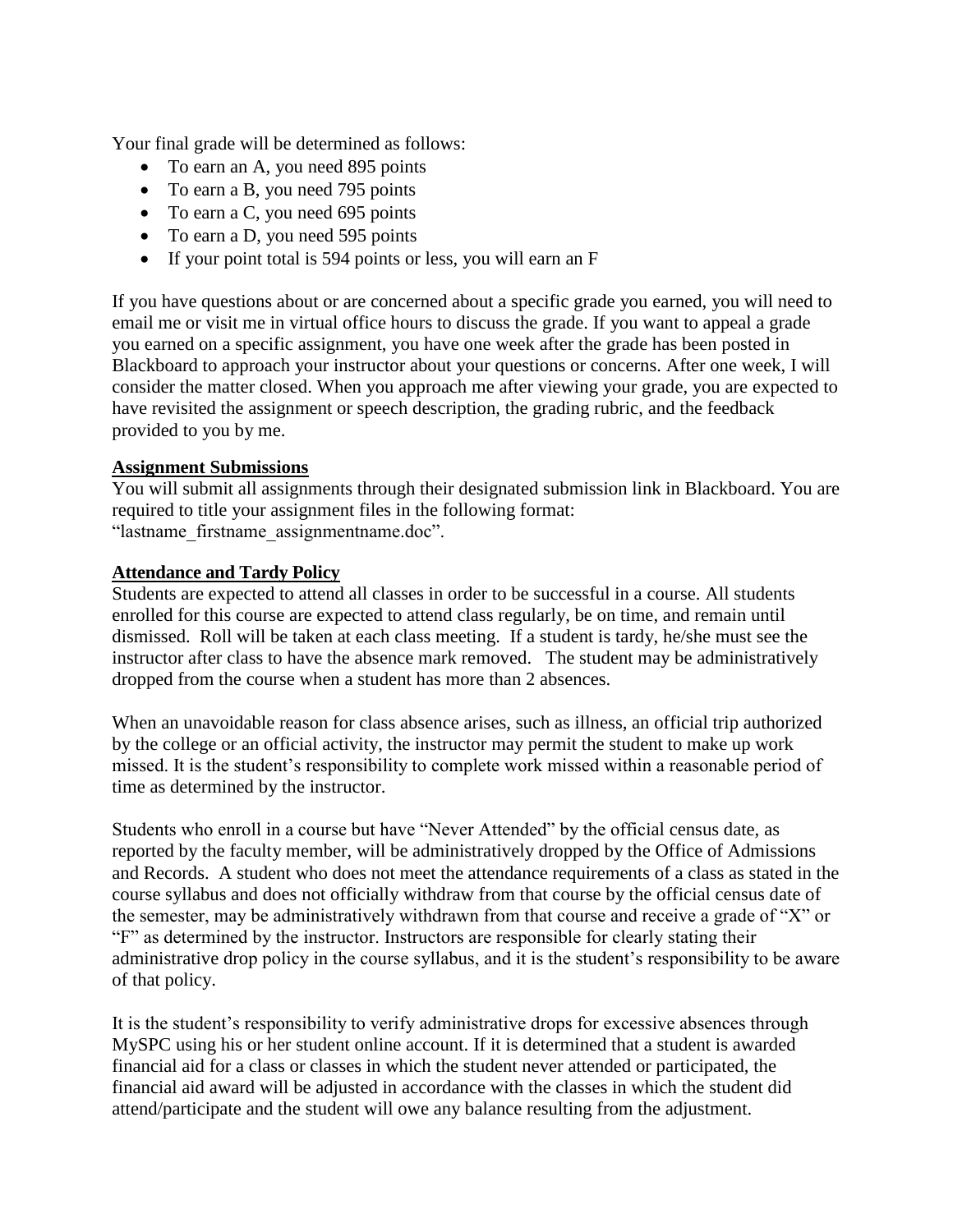#### **Specific Attendance Policy Restated**

1. All students enrolled for this course are expected to attend class regularly, be on time, and remain until dismissed.

2. Roll will be taken at each class meeting.

3. If a student is tardy, he/she should speak with the instructor after class to avoid having tardies count toward absences.

4. Two (2) tardies will constitute an absence.

5. If a student leaves class prior to dismissal of the class, he/she will be counted absent.

6. Whenever absences become excessive and minimum course objectives cannot be met, the student should initiate withdrawal from the course.

7. "Excessive absences" can be defined as more than TWO (2) unexcused absences through the course of the semester.

8. The only absences labeled as "excused" are those absences due to participation in school functions, or documentable absences due to illness (doctor's note required in the next class period), or a death in the family requires the student to be in attendance of a funeral (proof required).

9. The instructor will administratively drop a student due to excessive absences.

10. Students are responsible for all classwork covered during absences from class even in cases in which they are able to satisfy the instructor that the absence was unavoidable.

11. Absences one day over your allotment may lower your final course total by 10 points.

12. Each subsequent absence may lower your final course total by 5 points.

13. If minimum objectives cannot be met, the student should withdraw from the course.

The department abides by this policy and enforces the following guidelines established for SPCH  $1321:$ 

> For online/hybrid sections, you MUST attend face-to-face meetings and complete online coursework. If you have more than 1 unexcused absence or miss more than 2 major assignments, you may be dropped from the course.

#### \*\***You may be exempt from the final exam if you have perfect attendance or have 800 points at the end of the semester. (When all assignments are completed). \*\***

#### **Make-Up Policy**

Make-up work is NOT guaranteed. When an unavoidable reason for class absence arises, such as illness, an official trip authorized by the college or an official activity, the instructor **may** permit the student to make up work missed. If a student must be absent to represent the college, she/he should advise the instructor beforehand and should have a signed permit from his/her coach or sponsor. In such cases, it is the student's responsibility to complete work missed within a reasonable amount of time as determined by the instructor. Each student must make an appointment with the instructor to make arrangements for make-up work. **Late work may not receive full credit**. An absence on the day that you are scheduled for oral presentations or examinations will result in a grade of zero for the assignment. **If, according to the instructor's discretion, the student is allowed to make up such a presentation or exam, the student will automatically receive a grade drop for the assignment (25 point grade reduction).**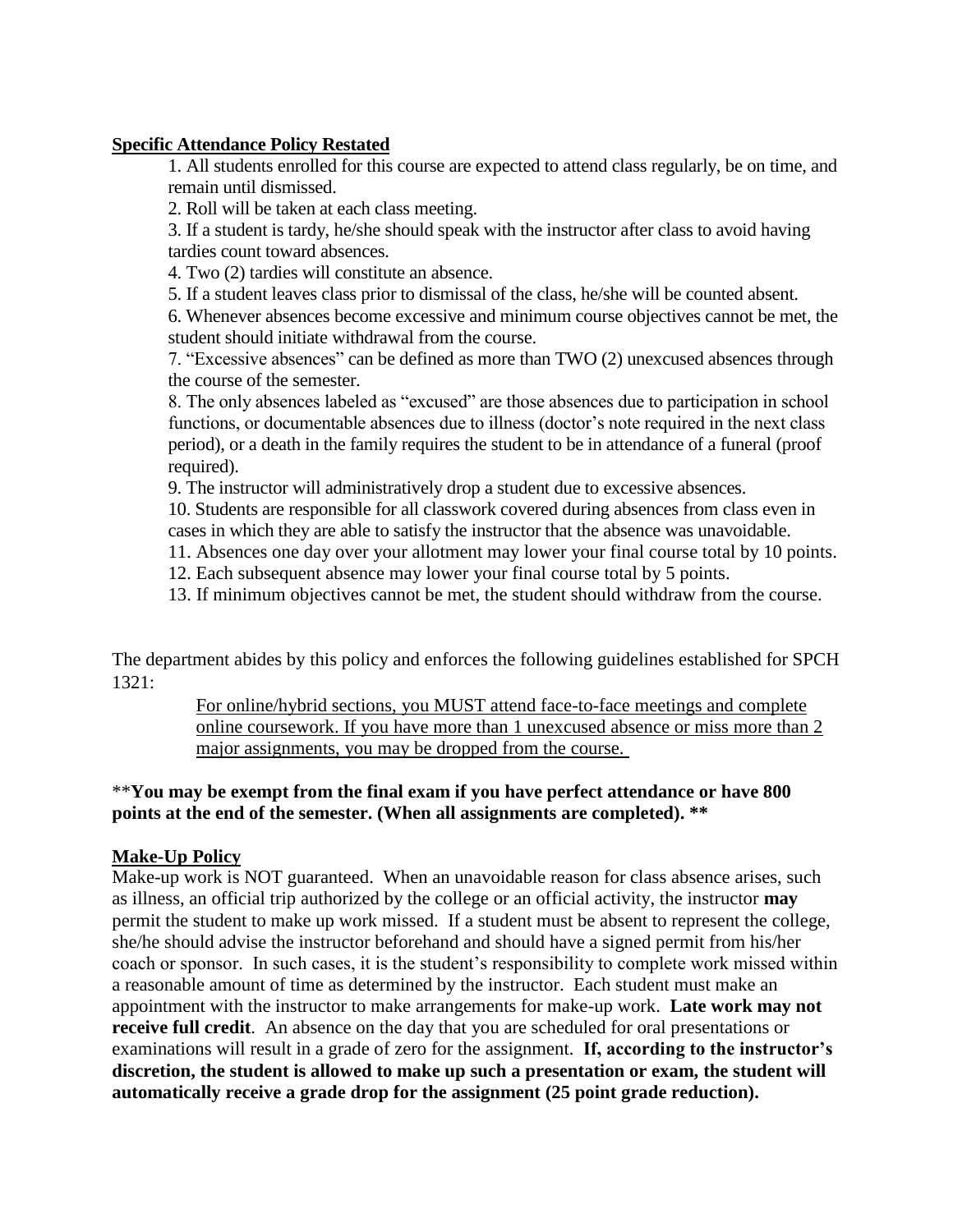#### **Learning Assessments**

| Exam 1                          | 100 points |
|---------------------------------|------------|
| <b>Cover Letter/Resume</b>      | 100 points |
| <b>Informative Presentation</b> | 100 points |
| <b>Group Presentation</b>       | 100 points |
| <b>Persuasive Presentation</b>  | 100 points |
| <b>Quizzes</b>                  | 100 points |
| Activities & Attendance         | 100 points |
| Career Research Interview       | 100 points |
| Exam 2                          | 100 points |
| Final Exam: Impromptu Speech    | 100 points |

## **Course Work:**

- 1. Exams-There will be 2 major exams during the semester. Each exam covers the information preceding the exam. There are no cumulative exams.
- 2. Presentations-Completion of the three presentations (speeches) is a requirement for passing this class. On your scheduled speech dates, you will be presenting various types of presentations. You must be an attentive audience member for other presentations given during your scheduled group time, and you must complete all speeches to pass this course. Points will be deducted from your presentation if you are late, and not an attentive and respectful audience member. The two individual speech assignments are explained in the Assignments section of Blackboard. Additional information can be found within the Module sections for the correct chapters.
- 3. Participation-You will be asked to engage in discussions and to do learning activities throughout the semester. These assignments and discussion boards count as participation grades.
- 4. You will find all chapter quizzes within each module in Blackboard. You MUST take the quiz by the deadline.

## **Instructors Expectations of the Student**

- You will be expected to log into the Blackboard course **daily** to be aware of possible announcements/reminders and to pace your progress in the course.
- Higher institutions recommend that students plan to spend 2 hours of outside study for every 1 hour of in class time. For a 3 credit-hour, face-to-face course that means a total time investment of nine hours per week, or 135 hours per semester, in a 15-week course. Expectations for time investment are no less rigorous for online courses at SPC. According to this guideline, you should expect to invest 9 hours per week in this course, during a spring or fall semester; more in a summer course.
- Online course activities promote learning and the creation of a learning community, so they are encouraged and expected.
- Students are expected to maintain an online environment conducive to learning, which includes "netiquette" (Internet etiquette). The following site includes basic rules for [Online Discussion Netiquette.](https://www.depts.ttu.edu/elearning/blackboard/student/netiquette.php) More importantly ensure that your e-mail messages, discussion board postings, and other electronic communications are thoughtful. We will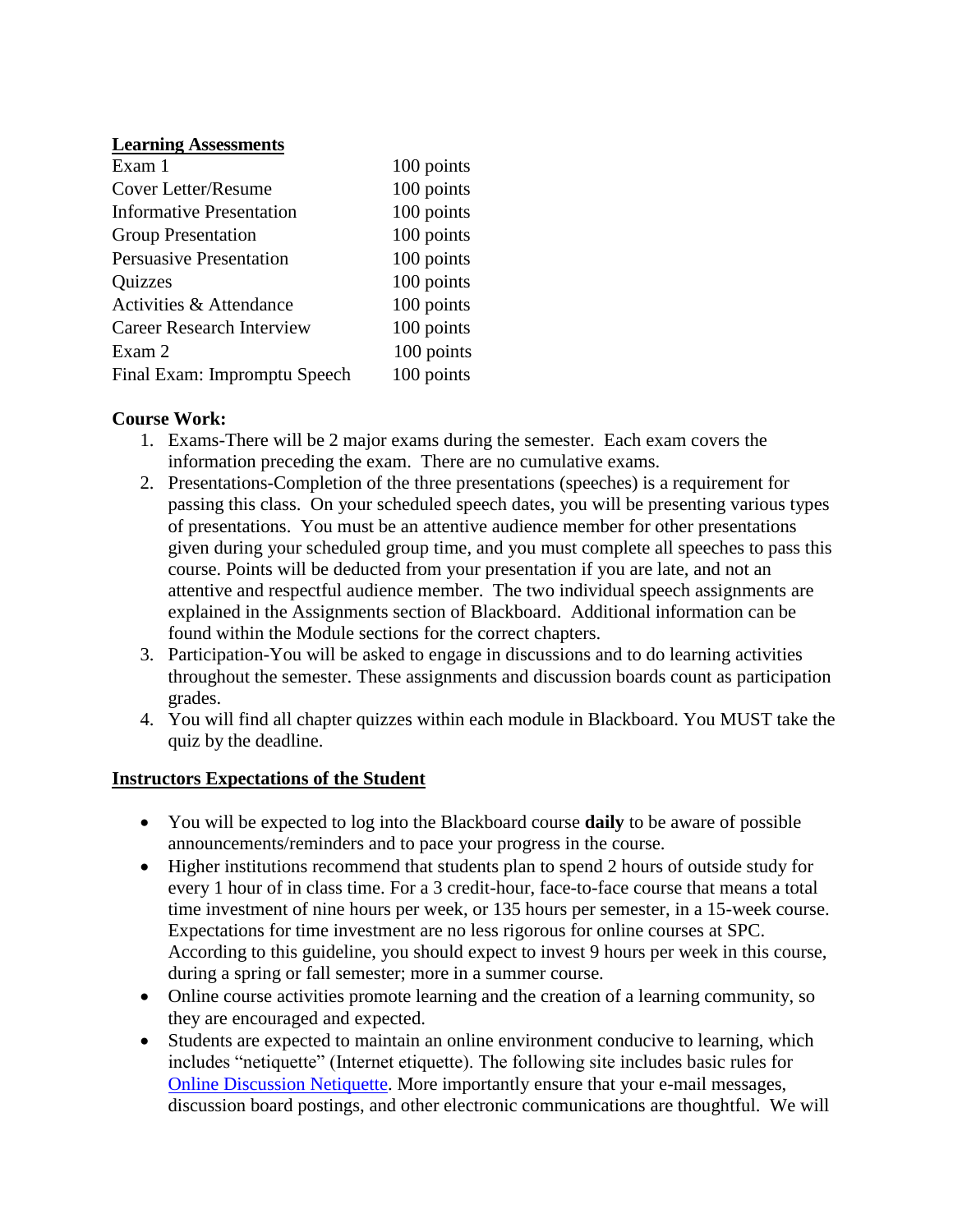welcome diverse opinions in this course, and you are expected to demonstrate an open mind and courtesy when responding to the thoughts and ideas of others. Civility in the Online Classroom (**the following are prohibited):** 

- o making offensive remarks in e-mail or the discussion board,
- o using inappropriate language or discussing inappropriate topics online,
- o spamming,
- o hacking,
- o using SPC or Blackboard e-mail or discussion board for commercial purposes,
- o using all caps (considered shouting in online communications), or
- o cyber-bullying or online harassment of any type.
- Inappropriate behavior shall result in consequences ranging from a request to correct the problem, to removal from the course or even the university, depending on the severity of the behavior. Disciplinary actions will be taken according to the SPC Student Handbook.
- Note that students from other institutions are still bound by SPC policies in the course.

## **Course and Technical Help**

Do not hesitate to call or e-mail me if you have course-related questions. I am here to guide you through the course. Generally, I will try to respond to calls and e-mails within 24 hours during the week and 48 hours on the weekend.

Be aware that the Instructional Technology office and Blackboard both recommend using a browser other than Internet Explorer when using Blackboard.

Please realize that this is not a computer class, so our content is business and professional communication, not Windows or Word processing. I can answer any questions about the course content or assignments, but I will be no help with technical problems.

## **Blackboard Support**

For Blackboard support you make refer to the following resources:

- 1. When you log into Blackboard (BB), at the very top of the page, you will see a question mark icon with the word help next to it. Click on that icon.
- 2. You may also contact

Secretary to the Director of Instructional Technology Ext. 2180 Direct: 806-716-2180 [blackboard@southplainscollege.edu](mailto:jetucker@southplainscollege.edu)